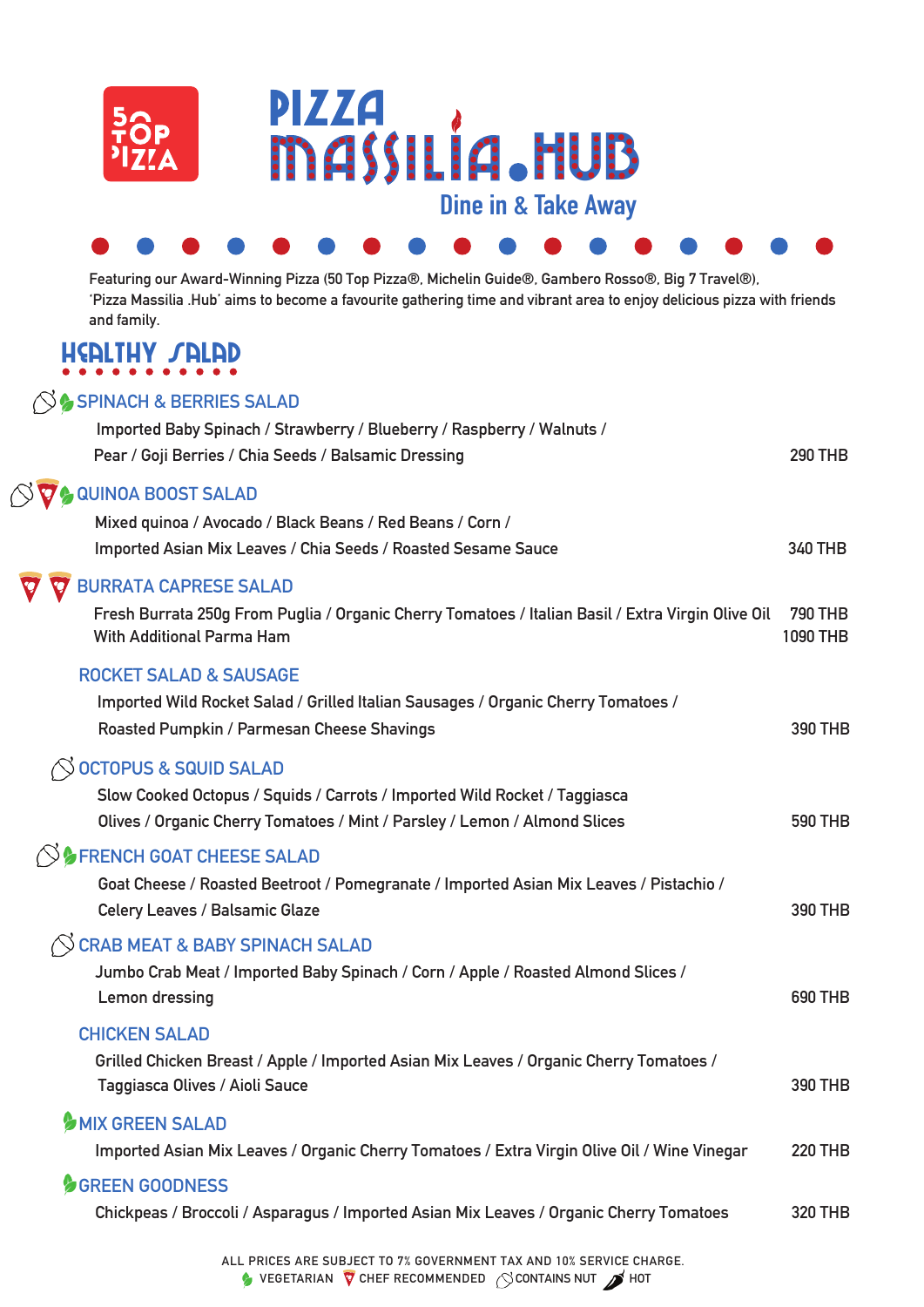## CLASSIC PIZZA

**"All our pizzas combine the quality of seven Italian organic flours served in authentic and traditional size.. large!"**

| <b>BURRATA &amp; CULATELLO</b><br>Italian Organic Tomato Sauce / Italian Basil / Italian Burrata Cheese /                                                                                                     |                |
|---------------------------------------------------------------------------------------------------------------------------------------------------------------------------------------------------------------|----------------|
| Cold Cut Culatello From Zibello / Extra Virgin Olive Oil                                                                                                                                                      | <b>640 THB</b> |
| <b>CALABRIA SPICY SALAMI</b><br>Italian Spicy Salami From Calabria / Nduja Calabra (Spreadable Spicy Salami) /<br>Fior Di Latte Mozzarella / Italian Organic Tomato Sauce / Extra Virgin Olive Oil            | <b>450 THB</b> |
| <b>PROSCIUTTO &amp; FICHI</b><br>Parma Ham 24 Months / Fior Di Latte Mozzarella / Rocket / Figs / Extra Virgin Olive Oil                                                                                      | <b>590 THB</b> |
| <b>BUFALINA</b><br>Buffalo Mozzarella DOP From Salerno / Italian Organic Tomato Sauce / Extra Virgin Olive<br>Oil/ Italian Basil                                                                              | <b>540 THB</b> |
| <b>CARNIVORA (MEAT LOVER)</b><br>Italian Crispy Cured Pancetta / Italian Sausage / Italian Spicy Salami / Fior Di Latte Mozzarella /<br>Italian Organic Tomato Sauce / Italian Basil / Extra Virgin Olive Oil | <b>490 THB</b> |
| <b>MARGHERITA</b><br>Italian Organic Tomato Sauce / Fior Di Latte Mozzarella / Italian Basil / Extra Virgin Olive Oil                                                                                         | <b>350 THB</b> |
| <b>FOUR CHEESE</b><br>Taleggio Cheese / Fior Di Latte Mozzarella / Gorgonzola Cheese /<br>Smoked Scamorza Cheese / Baked Cherry Tomatoes / Black Pepper                                                       | <b>490 THB</b> |
| <b>MORTADELLA &amp; BURRATA</b><br>Bologna's Mortadella Pistachio IGP / Burrata Cheese / Mozzarella Fior Di Latte /<br>Italian Organic Tomato Sauce / Extra Virgin Olive Oil / Italian Basil                  | 590 THB        |
| <b>FRENCH GOAT CHEESE &amp; BEETROOT</b><br>French Goat Cheese / Fior Di Latte Mozzarella / Roasted Beetroot /<br>Organic Cherry Tomatoes / Asian Mix Green / Extra Virgin Olive Oil                          | 490 THB        |
| V SALCHICHON DE TOULOUSE & CHOUX<br>French Sausages / Fior Di Latte Mozzarella / Italian Cabbage<br>Baked Organic Cherry Tomatoes / Extra Virgin Olive Oil                                                    | <b>540 THB</b> |
| <b>FOIE GRAS, ROQUETTE &amp; FIGUES</b><br>Foie Gras / Goat Cheese / Fior Di Latte Mozzarella / Wild Rocket<br>Organic Figs / Extra Virgin Olive Oil                                                          | <b>790 THB</b> |
|                                                                                                                                                                                                               |                |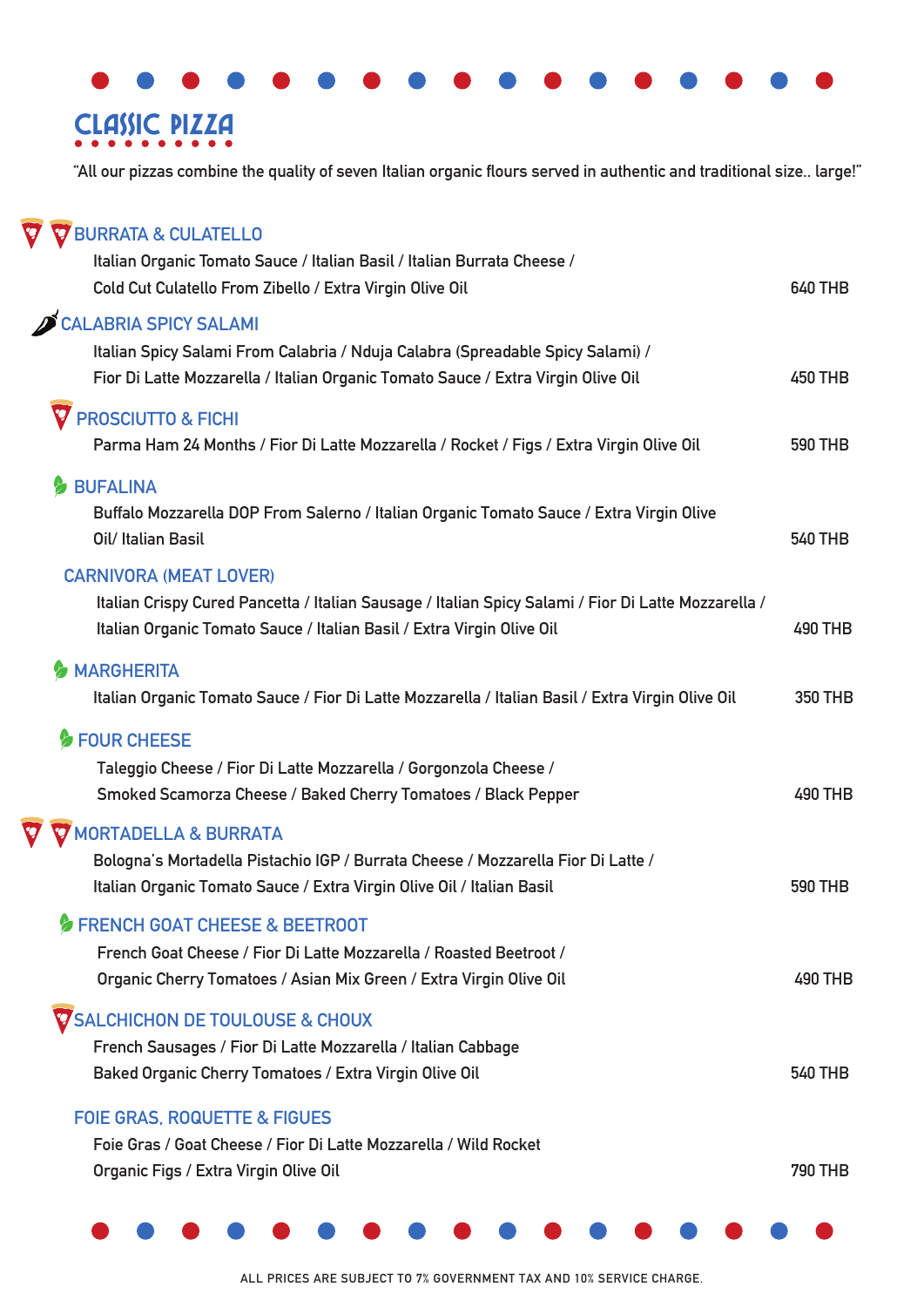# CHIC PIZZA

| V BLACK TRUFFLE CALZONE (MASSILIA SIGNATURE)                                                                                                                                                                                               |                 |
|--------------------------------------------------------------------------------------------------------------------------------------------------------------------------------------------------------------------------------------------|-----------------|
| Black Truffle Freshly Shaved / Fior Di Latte Mozzarella / Smoked Scamorza Cheese /<br>Poached Egg / Black Pepper                                                                                                                           | <b>1290 THB</b> |
| <b>ITALIAN CAVIAR &amp; NORWEGIAN SALMON</b><br>Italian Caviar / Norwegian Smoked Salmon / Buffalo DOP From Salerno /<br>Extra Virgin Olive Oil / Microgreens                                                                              | <b>2490 THB</b> |
| <b>BLACK TRUFFLE PIZZA</b><br>Black Truffle Freshly Shaved / Guanciale / Fior Di Latte Mozzarella / Extra Virgin<br><b>Olive Oil / Italian Basil</b>                                                                                       | 1290 THB        |
| <b>BLACK TRUFFLE &amp; FOUR CHEESE EXPLOSION</b><br>Black Truffle Freshly Shaved 10g / Taleggio Cheese / Fior Di Latte Mozzarella / Gorgonzola<br>Cheese / Smoked Scamorza Cheese / Baked Organic Cherry Tomatoes / Pepper / Italian basil | 1290 THB        |
| <b>BLACK TRUFFLE &amp; CIAUSCOLO</b><br>Black Truffle Freshly Shaved / Ciauscolo "Paesano" / Fior Di Latte Mozzarella /<br><b>Fresh Robiola Cheese / Microgreens</b>                                                                       | <b>1290 THB</b> |
| <b>SEAFOOD PIZZA</b><br>Seared Scallops / King Prawns / Sautéed Clams / Sautéed Squids / Garlic / Extra Virgin<br>Olive Oil / Italian Basil / Italian Organic Tomato Sauce / Wild Rocket                                                   | <b>890 THB</b>  |

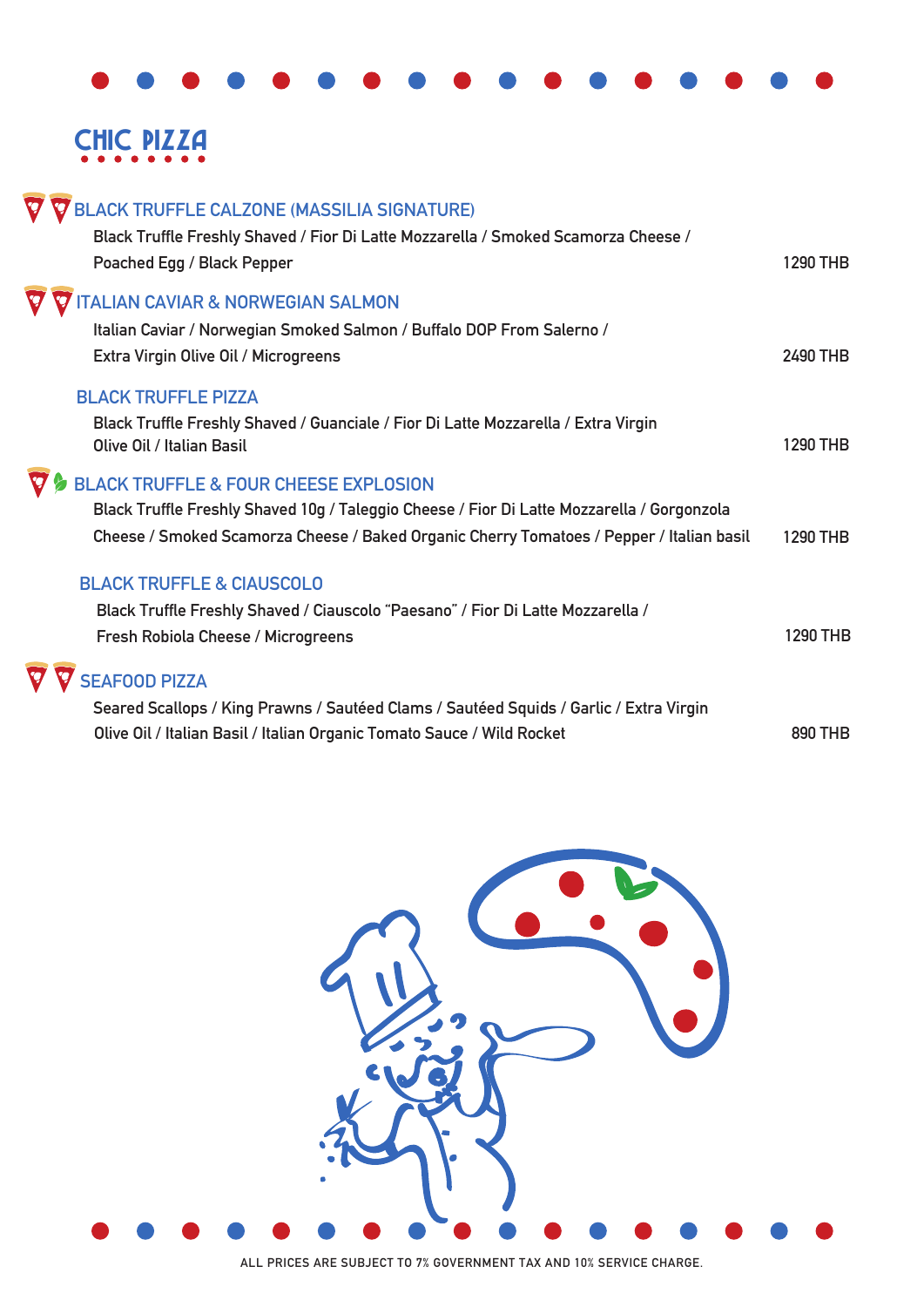### PIZZA WITH ORGANIC TOPPINGS BY LOCAL FARMS

| <b>SCAROLA &amp; ALICI</b><br>Organic Escarole Frisée / Cetara Anchovies / Fior Di Latte Mozzarella /<br>Taggische Olives / Extra Virgin Olive Oil            | 390 THB        |
|---------------------------------------------------------------------------------------------------------------------------------------------------------------|----------------|
| <b>CAPRESE</b><br>Organic Herloom Tomatoes Carpaccio / Buffalo Mozzarella /<br>Italian Basil / Italian Organic Tomato Sauce / Extra Virgin Olive Oil          | <b>490 THB</b> |
| <b>EGGPLANT &amp; BURRATA</b><br>Grilled Eggplants / Burrata Cheese / Wild Rocket / Baked Organic Cherry Tomatoes /<br>Italian Basil / Extra Virgin Olive Oil | <b>490 THB</b> |
| <b>FUNGHI MISTI</b><br>Mixed sautéed mushrooms / Fior Di Latte Mozzarella / Baked Organic Cherry Tomatoes /<br>Italian Basil / Extra Virgin Olive Oil         | <b>390 THB</b> |
| <b>MORNING GLORY</b><br>Sautéed Morning Glory / Fior Di Latte Mozzarella / Ricotta Cheese / Baked Organic Cherry<br>Tomatoes / Extra Virgin Olive Oil         | <b>390 THB</b> |
| <b>V &amp; RADICCHIO &amp; GORGONZOLA</b><br>Endive / Fior Di Latte Mozzarella / Gorgonzola Cheese / Walnuts / Extra Virgin Olive Oil                         | <b>420 THB</b> |
| <b>OH NO!</b><br>Parma Ham Cold Cut / Fior Di Latte Mozzarella / Organic Wild Rocket /<br>Phuket Pineapple / Parmesan Shavings / Extra Virgin Olive Oil       | <b>590 THB</b> |
| <b>STARTER</b>                                                                                                                                                |                |
| <b>TRADITIONAL ITALIAN COLD CUTS</b><br>Selection of Italian Regional Salami And Cold Cuts /<br>Sea Salt / Rosemary / Homemade Pizza Bread                    | <b>590 THB</b> |
| <b>BRUSCHETTA AL POMODORO</b><br>Freshly Made Focaccia Bread / Garlic / Fresh Tomato<br><b>Extra Virgin Olive Oil</b>                                         | <b>250 THB</b> |
| <b>MINESTRONE</b><br><b>Slow Cooked Mixed Vegetables / Barley</b>                                                                                             | <b>290 THB</b> |
| and the second                                                                                                                                                |                |

 $\varnothing$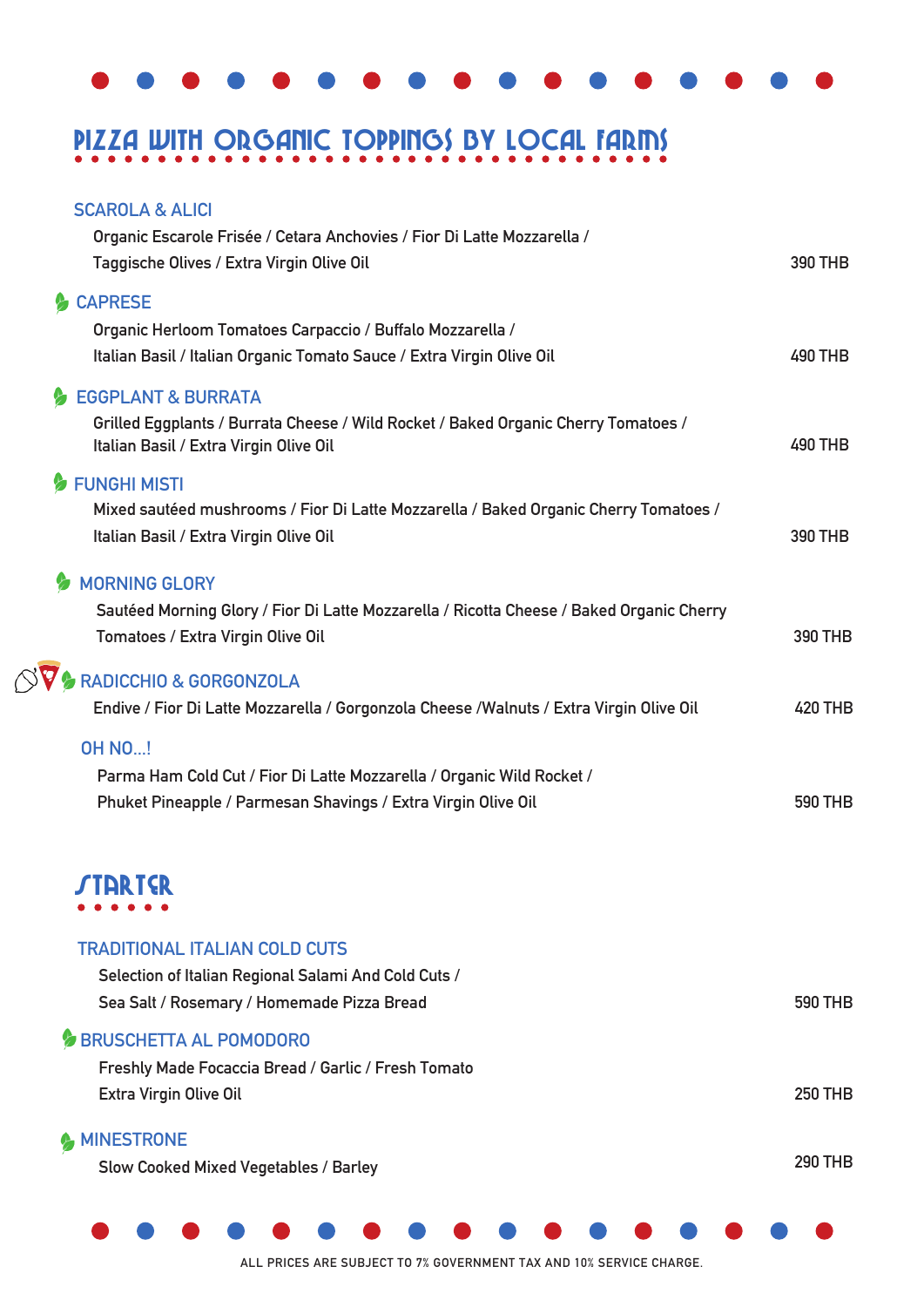

### GLUTEN-FREE PIZZA

| <b>S</b> MARGHERITA<br>Italian Organic Tomato Sauce / Fior Di Latte Mozzarella / Italian Basil / Extra Virgin Olive Oil                                            | 420 THB        |
|--------------------------------------------------------------------------------------------------------------------------------------------------------------------|----------------|
| <b>BUFALINA</b>                                                                                                                                                    |                |
| Buffalo Mozzarella DOP From Salerno / Italian Organic Tomato Sauce / Extra Virgin Olive<br>Oil/ Italian Basil                                                      | <b>640 THB</b> |
| <b>BURRATA &amp; CULATELLO</b>                                                                                                                                     |                |
| Italian Organic Tomato Sauce / Italian Basil / Burrata Cheese /<br>Cold Cut Culatello From Zibello / Extra Virgin Olive Oil                                        | <b>740 THB</b> |
| <b>V CALABRIA'S SPICY SALAMI</b>                                                                                                                                   |                |
| Italian Spicy Salami From Calabria / Nduja Calabra (Spreadable Spicy Salami) /<br>Fior Di Latte Mozzarella / Italian Organic Tomato Sauce / Extra Virgin Olive Oil | 550 THB        |
| <b>SEGGPLANT &amp; BURRATA</b>                                                                                                                                     |                |
| Grilled eggplant / Italian Burrata Cheese / Baked Cherry Tomatoes /<br>Italian Basil / Extra Virgin Olive Oil                                                      | <b>590 THB</b> |
| <b>A RADICCHIO &amp; GORGONZOLA</b>                                                                                                                                |                |
| Endive / Fior Di Latte Mozzarella / Gorgonzola Cheese / Walnuts / Extra Virgin Olive Oil                                                                           | <b>520 THB</b> |

**All pizzas are available gluten-free for an additional fee of 100 THB.**

**SAFETY NOTE: Although our dough is 100% gluten-free, we are not a gluten-free kitchen. Cross-contamination could occur and cannot guarantee that our dishes are completely free of allergens or gluten. Customers are encouraged to consider this prior to making the order.**

**DISCLAIMER: Pizza Massilia does not encourage customers with any celiac disease to order as we cannot guarantee that the final product does not contain traces of gluten.** 

**Please kindly inform any of our team of any allergies prior to ordering.**

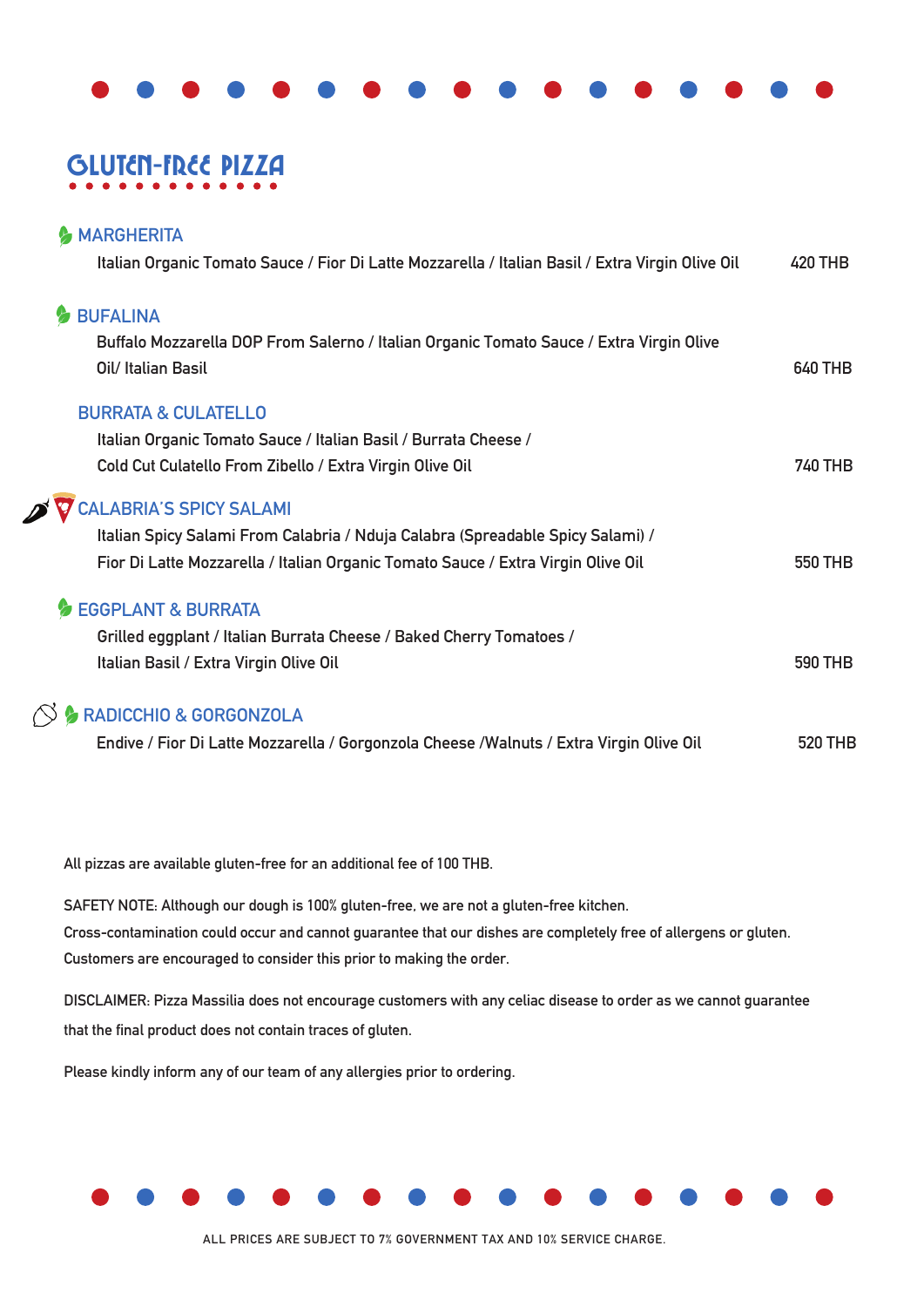# **PASTA**

| SPAGHETI AGLIO, OLIO & SUN DRIED TOMATOES<br>Spaghetti / Garlic / Sun Dried Tomatoes / Extra Virgin Olive Oil /<br><b>Cherry Tomatoes / Chili</b> | <b>290 THB</b>    |
|---------------------------------------------------------------------------------------------------------------------------------------------------|-------------------|
| SPAGHETTI AL POMODORO<br>Spaghetti / Garlic / Italian Tomato Sauce /<br>Cherry Tomatoes / Extra Virgin Olive Oil / Italian Basil                  | <b>290 THB</b>    |
| <b>LINGUINE CLAMS &amp; BOTTARGA</b><br>Linguine / Sauteed Clams / Bottarga / White Wine Sauce                                                    | 490 THB           |
| <b>SPAGHETTI CARBONARA</b><br>Spaghetti / Crispy Pork Pancetta / Organic Eggs /<br>Dry Aged Pecorino / Black Pepper                               | <b>420 THB</b>    |
| <b>RIGATONI NAPOLI'S RAGOUT</b><br>Rigatoni Pasta / Slow Cooked Mixed Pork Ribs And Sausages In Tomato Sauce /<br><b>Fior Di Latte Mozzarella</b> | <b>370 THB</b>    |
| 71 EIN J                                                                                                                                          |                   |
| <b>BEEF STRIPLOIN TAGLIATA, ROCKET &amp; PARMESAN</b><br>Sliced Beef Striploin / Wild Rocket / Parmesan Shavings                                  | <b>790 THB</b>    |
| POLLETTO ALLA PAPRIKA<br>Organic Spring Chicken / Roasted Potatoes / Paprika / Ratatouille                                                        | <b>690 THB</b>    |
| <b>DESSERT</b>                                                                                                                                    |                   |
| <b>TIRAMISU</b><br>Traditional Italian Tiramisu / Mascarpone / Coffee / Cocoa Powder                                                              | <b>250 THB</b>    |
| <b>VLE BABA</b><br><b>Traditional Old style Neapolitan Baba</b>                                                                                   | <b>320 THE</b>    |
| <b>GELATO</b><br>Light Blue Massilia / Chocolate / Vanilla / Pistachio /<br>Raspberry Sorbet / Lemon Sorbet / Coconut Sorbet                      | per scoop 140 THB |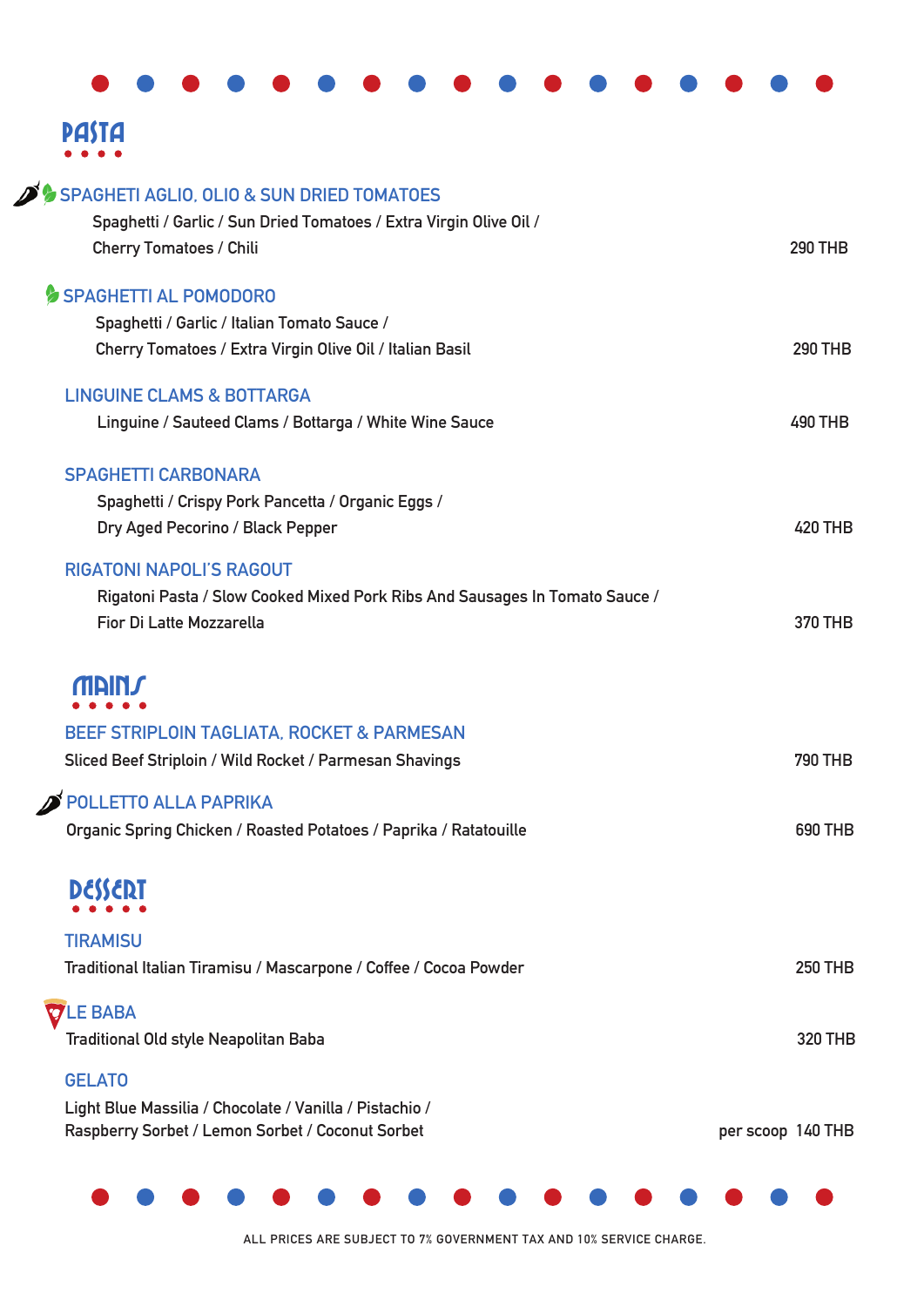# DRINK LIST

#### **BEER**

| Peroni Bottle 33 cl                  | <b>180 THB</b> |
|--------------------------------------|----------------|
| Heineken 5.0 % 32 cl                 | <b>180 THB</b> |
| Singha 5.0 % 32 cl                   | <b>180 THB</b> |
| Hofbrau Munchner Weisse 5.1 % 500 ml | <b>350 THB</b> |
| Hofbrau Original 5.1 % 500 ml        | 350 THB        |
|                                      |                |
|                                      |                |

#### **WATER**

| Mont Fleur 500 ml.                   | 40 THB         |
|--------------------------------------|----------------|
| Acqua Panna Mineral Water 500 ml     | 120 THB        |
| Acqua Panna Mineral Water 1 lt       | <b>180 THB</b> |
| S. Pellegrino Sparkling Water 500 ml | <b>150 THB</b> |
| S. Pellegrino Sparkling Water 1 lt   | <b>220 THB</b> |

#### **SOFT DRINK**

| <b>Coke</b>                      | <b>90 THB</b>  |
|----------------------------------|----------------|
| <b>Diet Coke</b>                 | <b>90 THB</b>  |
| <b>Ginger Ale</b>                | <b>90 THB</b>  |
| Soda Water                       | <b>90 THB</b>  |
| <b>Lipton Iced Tea</b>           | <b>90 THB</b>  |
| <b>Tonic Water S. Pellegrino</b> | <b>120 THB</b> |
| Aranciata S. Pellegrino          | <b>120 THB</b> |

#### **ITALIAN COFFEE**

| 90 THB         |
|----------------|
| <b>100 THB</b> |
| <b>110 THB</b> |
| <b>140 THB</b> |
| <b>140 THB</b> |
| <b>160 THB</b> |
| <b>160 THB</b> |
| <b>180 THB</b> |
|                |

### **TEA**

| <b>Jing Selection</b>      | <b>140 THB</b> |
|----------------------------|----------------|
| <b>Lipton Yellow Label</b> | <b>140 THB</b> |